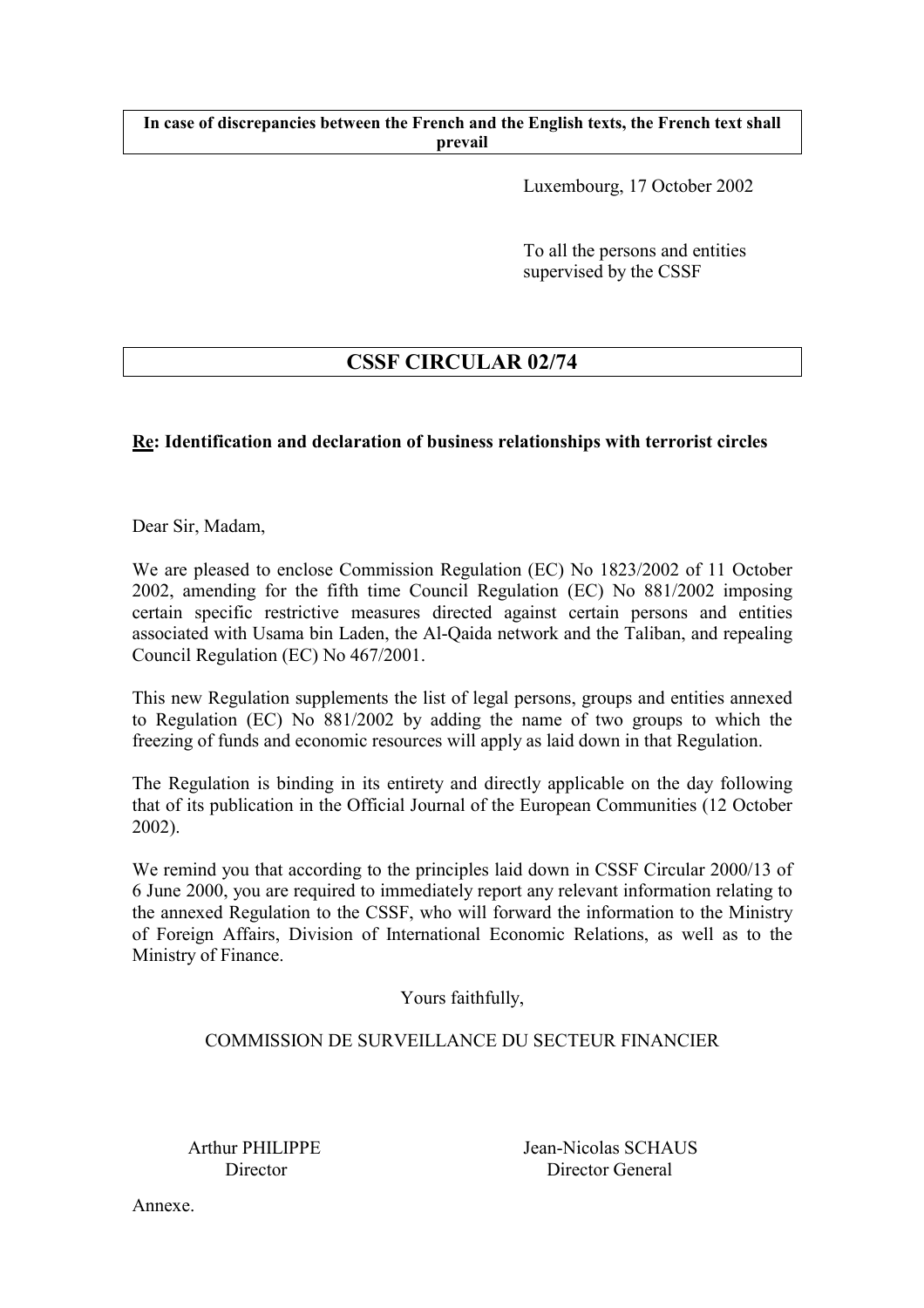### **COMMISSION REGULATION (EC) No 1823/2002**

#### **of 11 October 2002**

### **amending for the fifth time Council Regulation (EC) No 881/2002 imposing certain specific restrictive measures directed against certain persons and entities associated with Usama bin Laden, the Al-Qaida network and the Taliban, and repealing Council Regulation (EC) No 467/2001**

THE COMMISSION OF THE EUROPEAN COMMUNITIES,

Having regard to the Treaty establishing the European Community,

Having regard to Council Regulation (EC) No 881/2002 of 27 May 2002 imposing certain specific restrictive measures directed against certain persons and entities associated with Usama bin Laden, the Al-Qaida network and the Taliban, and repealing Council Regulation (EC) No 467/2001 prohibiting the export of certain goods and services to Afghanistan, strengthening the flight ban and extending the freeze of funds and other financial resources in respect of the Taliban of Afghanistan (1 ), as last amended by Commission Regulation (EC) No 1754/2002 ( $\degree$ ), and in particular Article 7(1), first indent, thereof,

Whereas:

(1) Annex I to Regulation (EC) No 881/2002 lists the persons, groups and entities covered by the freezing of funds and economic resources under that Regulation.

- (2) On 10 October 2002, the Sanctions Committee decided to amend the list of persons, groups and entities to whom the freezing of funds and economic resources shall apply and, therefore, Annex I should be amended accordingly.
- (3) In order to ensure that the measures provided for in this Regulation are effective, this Regulation must enter into force immediately,

HAS ADOPTED THIS REGULATION:

#### *Article 1*

Annex I to Regulation (EC) No 881/2002 is amended in accordance with the Annex to this Regulation.

#### *Article 2*

This Regulation shall enter into force on the day of its publication in the *Official Journal of the European Communities*.

This Regulation shall be binding in its entirety and directly applicable in all Member States.

Done at Brussels, 11 October 2002.

*For the Commission* Christopher PATTEN *Member of the Commission*

<sup>(</sup> 1 ) OJ L 139, 29.5.2002, p. 9.

<sup>(</sup> 2 ) OJ L 264, 2.10.2002, p. 23.